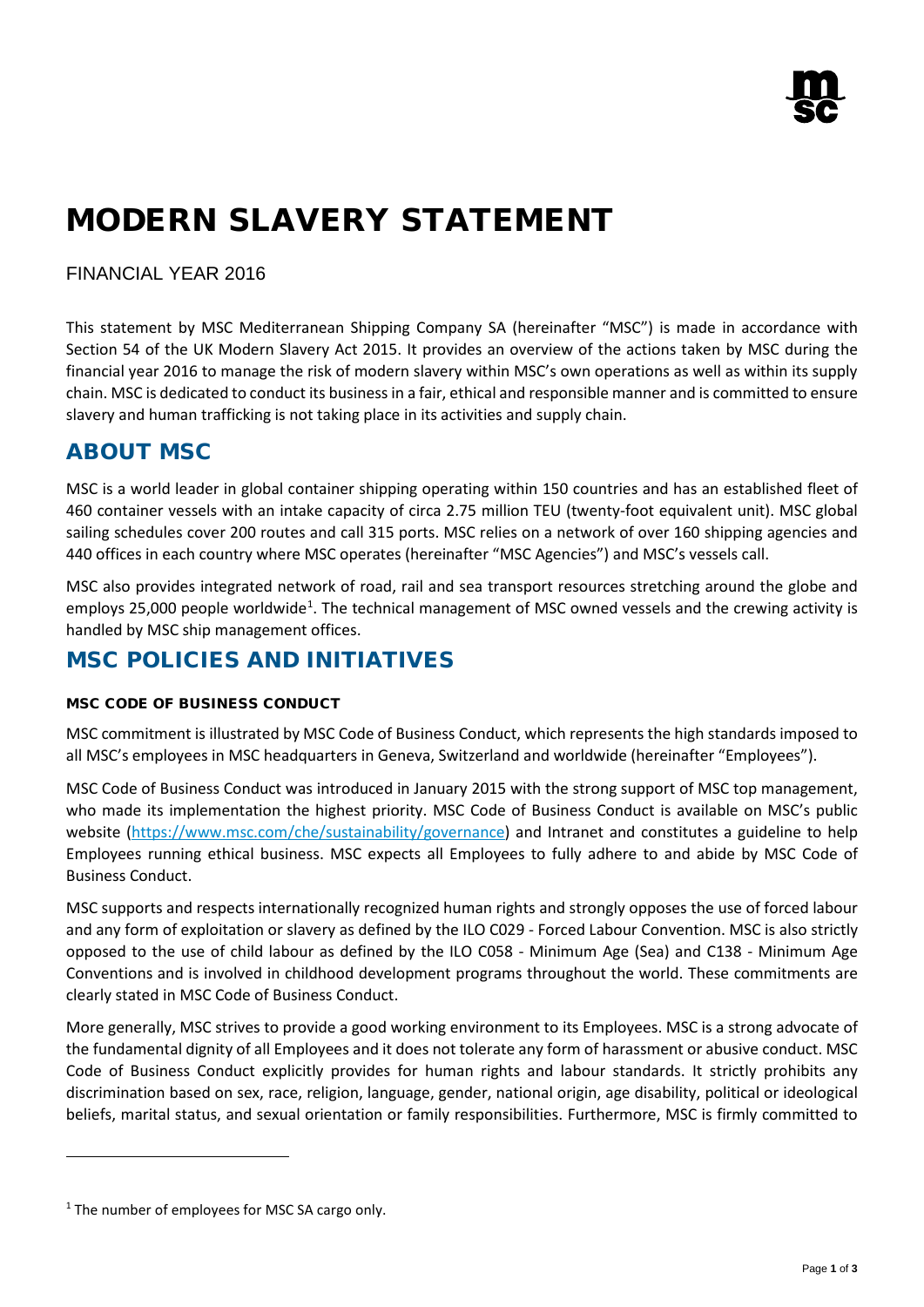support equal employment opportunity and diversity. For instance, in 2016, 35 different nationalities were represented within MSC headquarters. MSC is proud to count within its Employees people with very different social and economic background as well as different level of education. MSC is also committed to increase male and female parity within the workplace. In 2016, women were composing 38% of MSC headquarters' total workforce and 30% of middle management positions were held by women.

#### IMPLEMENTATION OF MSC CODE OF BUSINESS CONDUCT

MSC Code of Business Conduct has been circulated to all Employees and translated in 20 languages for a better understanding and a better implementation within MSC Agencies worldwide. To enhance Employees' awareness on MSC Code of Business Conduct, MSC invests in training. A dedicated team of compliance experts within MSC headquarters, MSC Geneva Corporate Legal Compliance Team, provides regular live and webinar trainings to all MSC Agencies on MSC Code of Business Conduct. Employees are made aware of modern slavery issues and are required to exercise care and control specially over MSC's suppliers, and to escalate any suspicious or noncompliant situations. An e-learning program specially dedicated to MSC Code of Business Conduct is currently being developed for a better reach globally.

Within each MSC Agency, one employee was appointed Code of Business Conduct Coordinator and is in charge to make sure that all MSC Agency's employees have read, understood and have been trained on MSC Code of Business Conduct. This person is also responsible to monitor the observance of MSC Code of Business Conduct locally and reports to MSC Geneva Corporate Legal Compliance Team.

#### SPECIFIC CONTRACTUAL REQUIREMENTS

MSC's fight against modern slavery in its supply chain is also MSC's priority. MSC Geneva Corporate Legal Compliance Team is working in close collaboration with MSC Geneva Corporate Legal Contract Review Team in order to implement specific compliance clauses within contracts.

Thanks to strong cross-transversal team efforts, MSC's suppliers, service providers and business partners are required, through specific anti-slavery compliance obligations in contracts to comply with all applicable anti-slavery and human trafficking laws, statutes and regulations, including but not limited to the UK Modern Slavery Act 2015. MSC also expects its business partners not to have been convicted of any offence involving slavery and human trafficking and are not subject to any investigation in relation to modern slavery. MSC also encourages its business partners to commit to similar principles to those set out in MSC Code of Business Conduct or to have their own ethical standards.

#### CREATION OF WHISTLEBLOWING CHANNEL

MSC encourages its Employees to share any concern they may have in relation to MSC's activities or its supply chain. A whistleblowing channel is available to Employees who are free to report any alleged infringements of MSC Code of Business Conduct as well as any misconduct, any labour conditions issues, and any potential human rights violations. MSC takes potential violations very seriously and will fairly investigate each allegation with care, discretion and confidentiality. There should be no retaliation against any Employee making a report in good faith. Once received, complaints are carefully evaluated and depending on the seriousness of the allegation, MSC Audit Department is put on notice and might inquire on-site the veracity of the allegations.

#### CORPORATE INTERNAL AUDIT

The responsibility of the Corporate Audit Department as well as its objective are to continuously, independently and objectively evaluate and report to the Management the effectiveness of internal controls put in place as well as compliance of MSC Agencies' procedures with MSC instructions.

Through structured working procedures, the Corporate Audit Department is able to communicate and report important information about the areas of improvements to various stakeholders, which allows the implementation of prompt remedial actions. On average twenty MSC Agencies are audited every year.